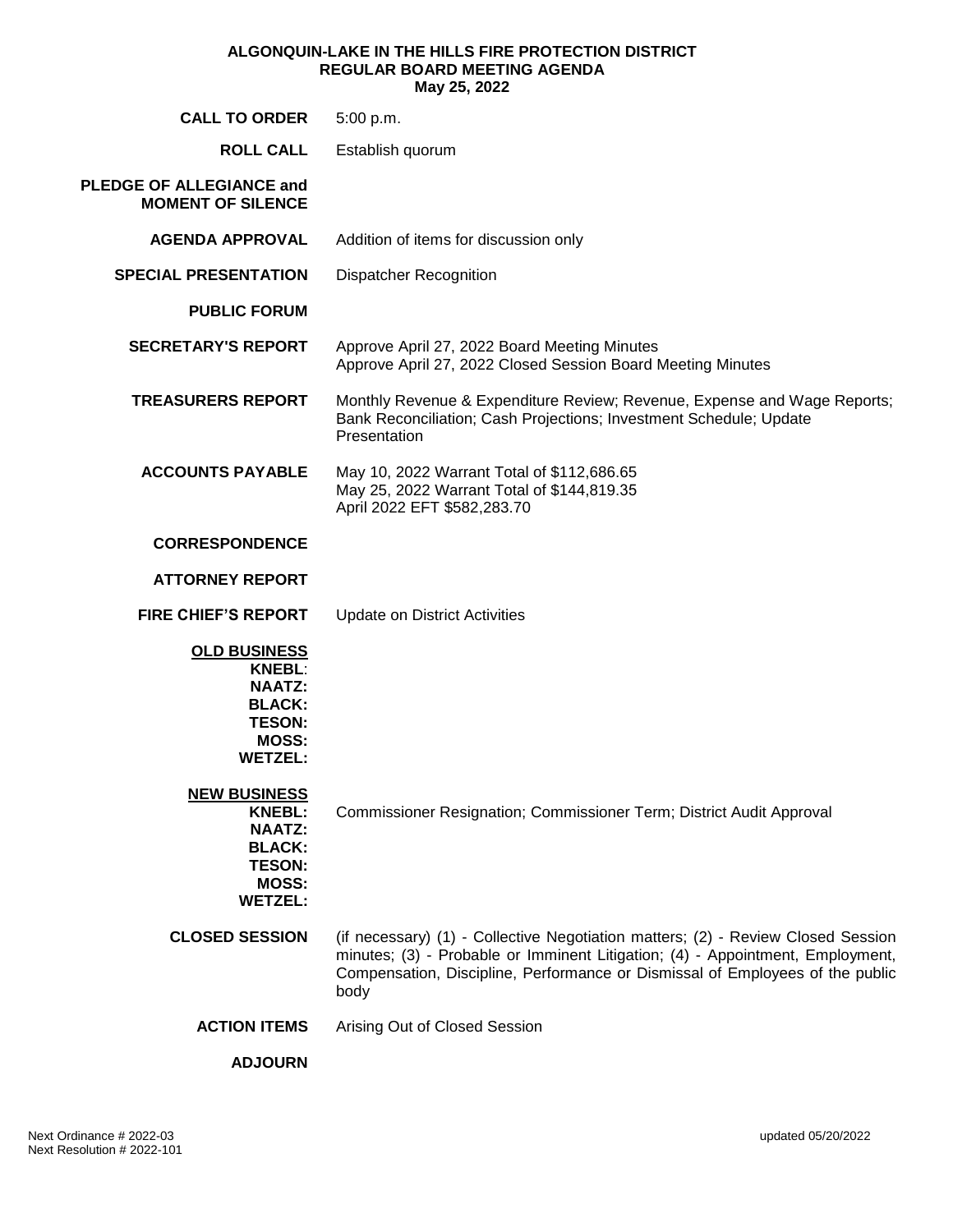# ALGONQUIN-LAKE IN THE HILLS FIRE PROTECTION DISTRICT

1020 West Algonquin Road Lake in the Hills. IL 60156 847.658.8233 | fax 847.854.2609

## WWW.ALFPD.ORG



**Board of Trustees Regular Meeting Minutes of April 27, 2022** Training Room, 1020 West Algonquin Road Lake in the Hills, IL 60156

**Call to Order.** President Naatz called the meeting to order at 5:00 p.m.

**Roll Call.** Roll call was taken with the following results. Present: Trustee/President Naatz, Trustee/Secretary Teson, Trustee Black, Trustee Moss, Trustee Wetzel. Others Present: Deputy Chief Knebl and Attorney Joe Miller.

**Pledge of Allegiance/Moment of Silence.** President Naatz led all present in the Pledge of Allegiance. President Naatz asked all attending for a moment of silence for fire service personnel who lost their lives in the line of duty since the last meeting on March 16, 2022.

**Agenda Approval.** Agenda approved as presented.

**Public Forum.** No comments were offered.

## **Secretary's Report.**

- a. Motion by Secretary Teson, seconded by Trustee Moss to approve the March 16, 2022, regular board meeting minutes. Voice Vote: 5 Yes (Black, Moss, Naatz, Teson, Wetzel), 0 No, 0 Absent.
- b. Motion by Secretary Teson, seconded by President Naatz to approve the March 16, 2022, closed session board meeting minutes. Voice Vote: 5 Yes (Black, Moss, Naatz, Teson, Wetzel), 0 No, 0 Absent.

## **Treasurer's Report.**

a. Motion by Treasurer Black, seconded by Trustee Teson, to approve the Monthly Revenue and Expenditures Review; Revenue, Expense and Wage Reports; Bank Reconciliation; Cash Projections; and Investment Schedule. No further discussion. Roll Call vote: 5 Yes (Black, Moss, Naatz, Teson, Wetzel), 0 No, 0 Absent. Reports approved.

## **Accounts Payable.**

a. Motion by Treasurer Black, seconded by Trustee Moss, to approve payment of March 23, 2022, warrant totaling \$219,039.70. No discussion. Roll Call vote: 5 Yes (Black, Moss, Naatz, Teson, Wetzel), 0 No, 0 Absent. Payment approved.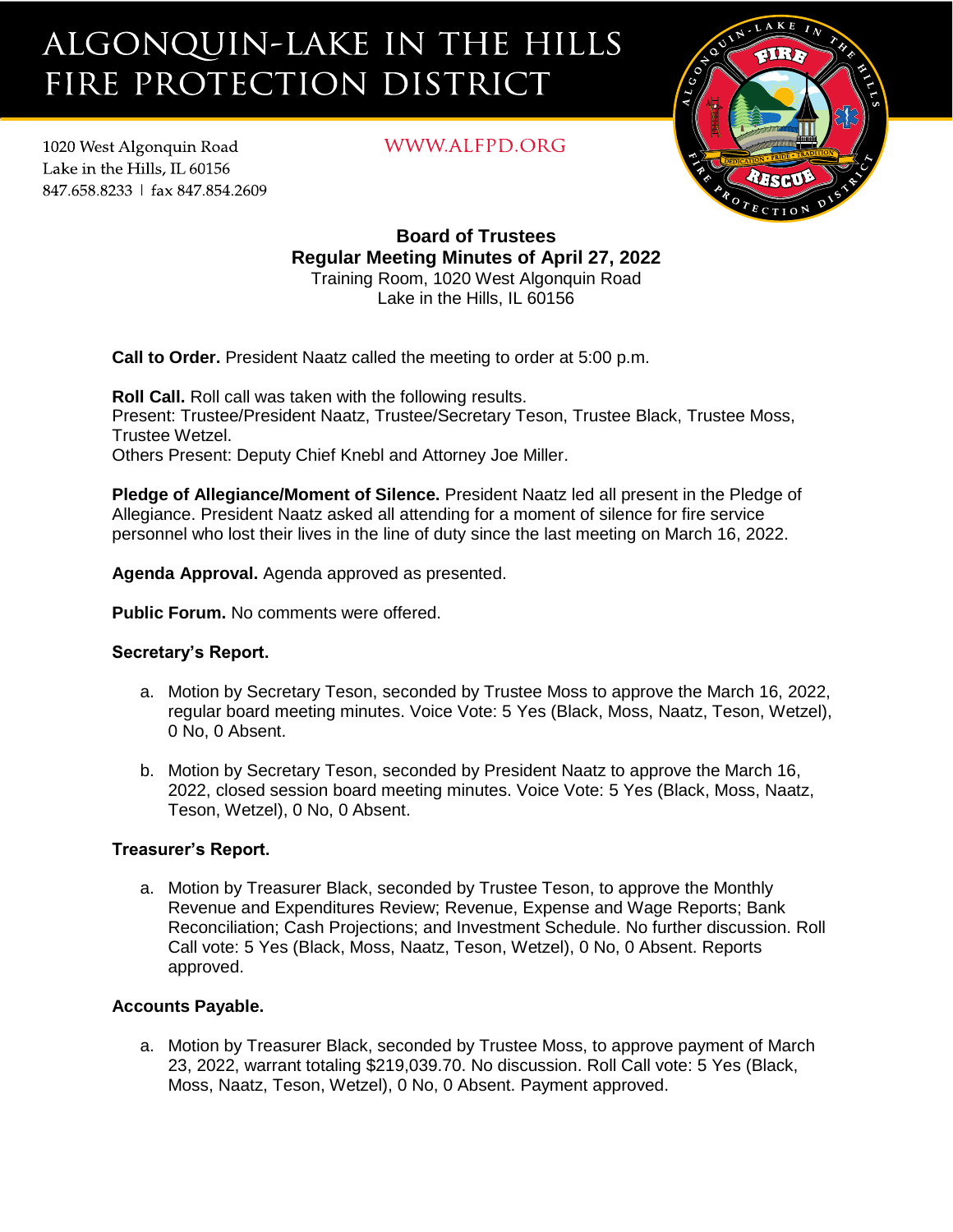- b. Motion by Treasurer Black, seconded by Trustee Teson, to approve payment of April 8, 2022, warrant totaling \$27,139.33. No discussion. Roll Call vote: 5 Yes (Black, Moss, Naatz, Teson, Wetzel), 0 No, 0 Absent. Payment approved.
- c. Motion by Treasurer Black, seconded by President Naatz, to approve payment of April 27, 2022, warrant totaling \$107,447.58. No discussion. Roll Call vote: 5 Yes (Black, Moss, Naatz, Teson, Wetzel), 0 No, 0 Absent. Payment approved.
- d. Motion by Treasurer Black, seconded by Trustee Moss, to approve Electronic Funds Transfer for March 2022 totaling \$781,552.36. No discussion. Roll Call vote: 5 Yes (Black, Moss, Naatz, Teson, Wetzel), 0 No, 0 Absent. Payment approved.

**Correspondence.** Thank you from McHenry Township Fire Protection District for assistance in water recovery.

#### **Attorneys' Report.** None.

#### **Fire Chief's Report.**

a. Deputy Chief Knebl updated the Board of Trustees on District Activities

#### **Old Business.** None

#### **New Business.**

• Promotional Testing Update: Staff recommended Board of Trustees appoint Deputy Chief Pat Fortunato from Huntley Fire as the representative for the oral interview process of the testing.

Motion by President Naatz, seconded by Trustee Teson, to appoint Deputy Chief Pat Fortunato as the Districts representative choice for the oral interviews. No discussion. Voice vote: 5 Yes (Black, Moss, Naatz, Teson, Wetzel), 0 No, 0 Absent.

• Nationwide Reinstatement: Every six years, Nationwide requires the District to restate their plan document for retirement plans in order to incorporate regulatory changes that have occurred since the last restatement.

Motion by Trustee Teson, seconded by Trustee Moss, to stay active with the current Nationwide 401(A) plan. No discussion. Roll call vote: 5 Yes (Black, Moss, Naatz, Teson, Wetzel), 0 No, 0 Absent.

• Apparatus Update: Deputy Chief Knebl updated Board of Trustees on the purchase or lease of a new truck for 2023, the sale of Ferrara Engine 142 with new Pierce Engine 142, and the new Ambulance 153.

**Closed Session.** Motion by President Naatz, seconded by Trustee Moss, to move to Closed Session at 5:34 p.m. for (4) - Appointment, Employment, Compensation, Discipline, Performance or Dismissal of Employees of the public body. No discussion. Voice Vote: 5 Yes (Black, Moss, Naatz, Teson, Wetzel), 0 No, 0 Absent.